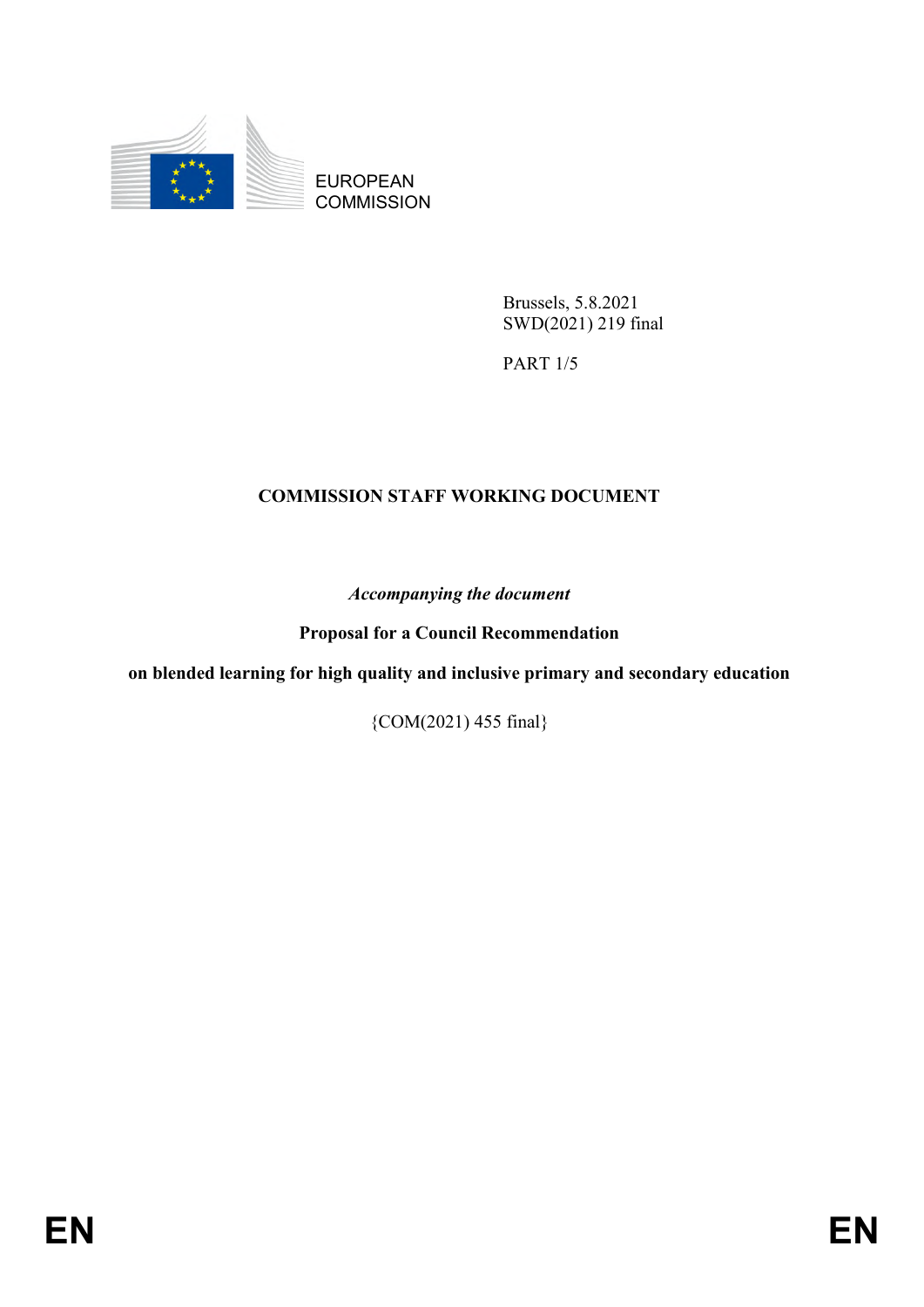

## **Commission Proposal for a Council** Recommendation on blended learning for high quality and inclusive primary and secondary education

**Commission Staff Working Document - June 2021** 

**Education and Training**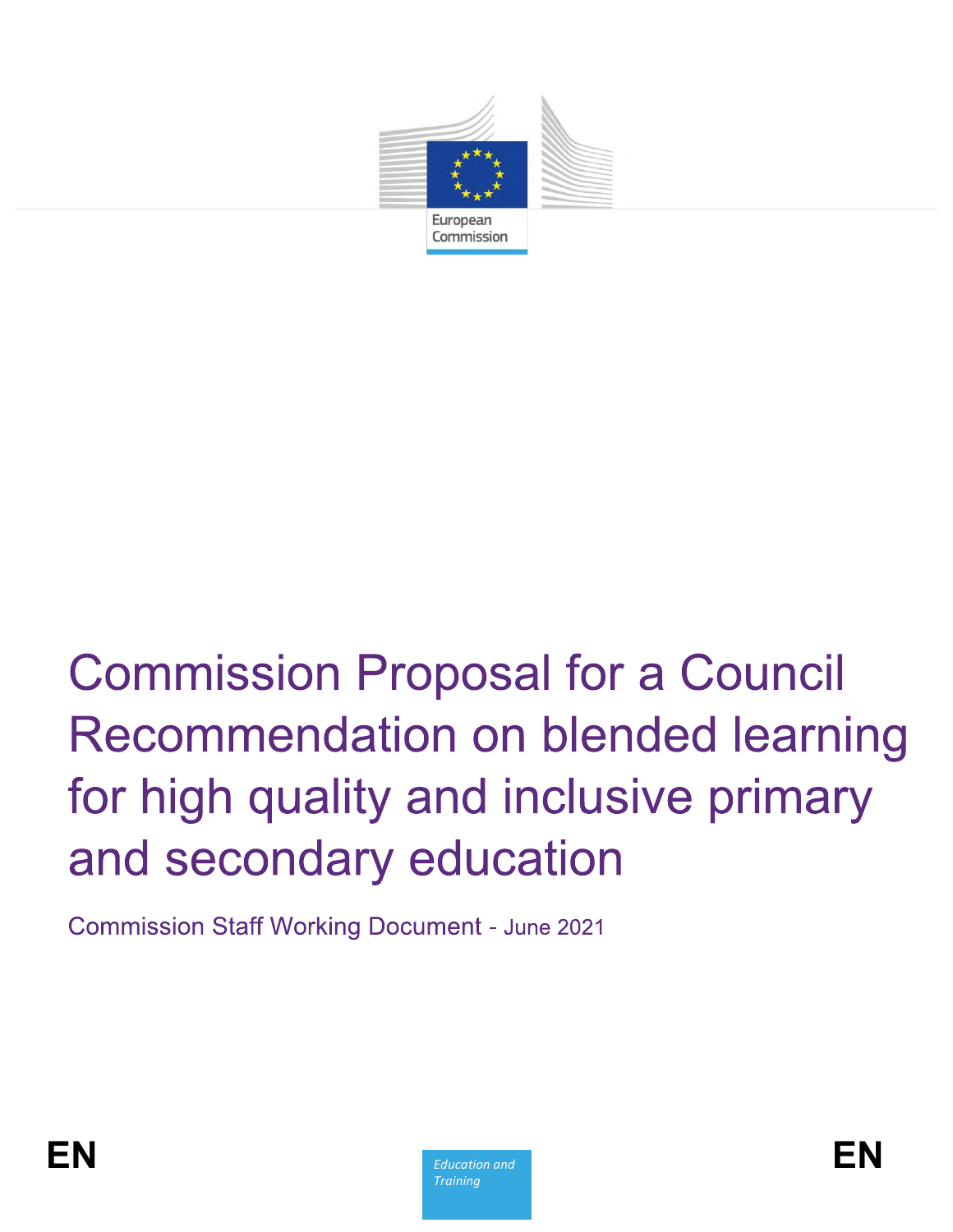# **Commission Proposal for** a Council **Recommendation on** blended learning for high quality and inclusive primary and secondary education

**Commission Staff Working Document June 2021**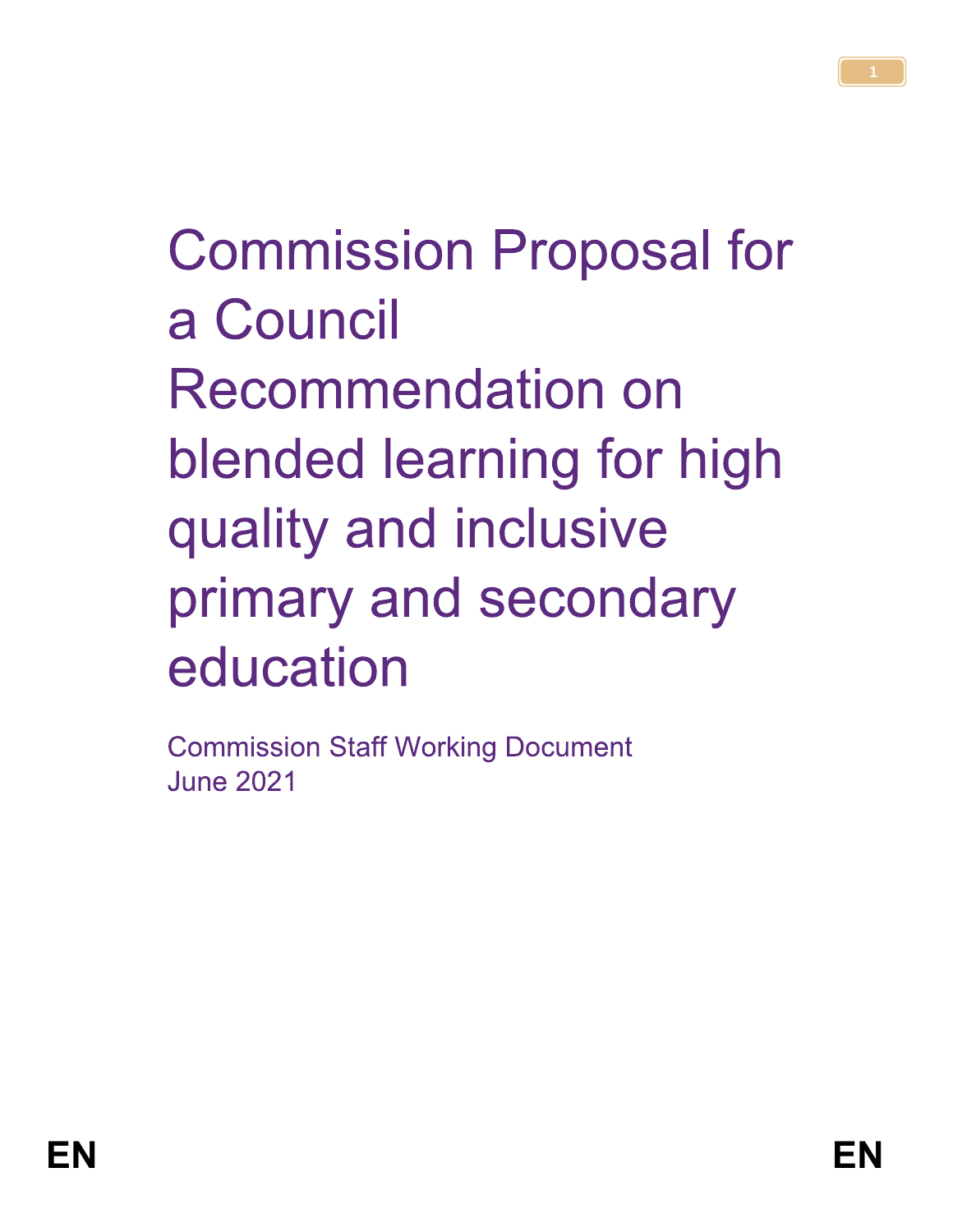## **Contents**

| 1 <sub>1</sub> |     |                                                                                           |                                                                                            |  |  |  |  |  |
|----------------|-----|-------------------------------------------------------------------------------------------|--------------------------------------------------------------------------------------------|--|--|--|--|--|
|                | 1.1 |                                                                                           |                                                                                            |  |  |  |  |  |
|                | 1.2 |                                                                                           |                                                                                            |  |  |  |  |  |
| 2.             |     |                                                                                           |                                                                                            |  |  |  |  |  |
|                |     |                                                                                           |                                                                                            |  |  |  |  |  |
|                |     |                                                                                           |                                                                                            |  |  |  |  |  |
|                |     |                                                                                           | 2.1.2 Why rethink the blend of environments and tools with established practices of school |  |  |  |  |  |
|                |     |                                                                                           |                                                                                            |  |  |  |  |  |
|                |     | 2.1.4 How many varieties of approaches can a blended learning approach integrate? 19      |                                                                                            |  |  |  |  |  |
|                | 2.2 |                                                                                           |                                                                                            |  |  |  |  |  |
|                |     | A blended learning approach by schools as part of the wider learning community and<br>2.3 |                                                                                            |  |  |  |  |  |
|                |     |                                                                                           |                                                                                            |  |  |  |  |  |
|                |     |                                                                                           |                                                                                            |  |  |  |  |  |
|                |     |                                                                                           |                                                                                            |  |  |  |  |  |
|                | 2.4 |                                                                                           | Teachers and school leaders: moving to a blended learning approach 31                      |  |  |  |  |  |
|                | 2.5 |                                                                                           |                                                                                            |  |  |  |  |  |
|                | 2.6 |                                                                                           |                                                                                            |  |  |  |  |  |
| 3.             |     |                                                                                           |                                                                                            |  |  |  |  |  |
|                | 3.1 |                                                                                           |                                                                                            |  |  |  |  |  |
|                | 3.2 |                                                                                           |                                                                                            |  |  |  |  |  |
|                |     | 3.2.1                                                                                     |                                                                                            |  |  |  |  |  |
|                |     |                                                                                           |                                                                                            |  |  |  |  |  |
|                |     | ٠                                                                                         |                                                                                            |  |  |  |  |  |
|                |     | ٠                                                                                         |                                                                                            |  |  |  |  |  |
|                |     | Ξ                                                                                         |                                                                                            |  |  |  |  |  |
|                |     | 3.2.2                                                                                     |                                                                                            |  |  |  |  |  |
|                |     | 3.2.3                                                                                     | School leadership: creating the appropriate school climate and culture  104                |  |  |  |  |  |
|                |     | 3.2.4                                                                                     |                                                                                            |  |  |  |  |  |
|                |     | 3.2.5                                                                                     |                                                                                            |  |  |  |  |  |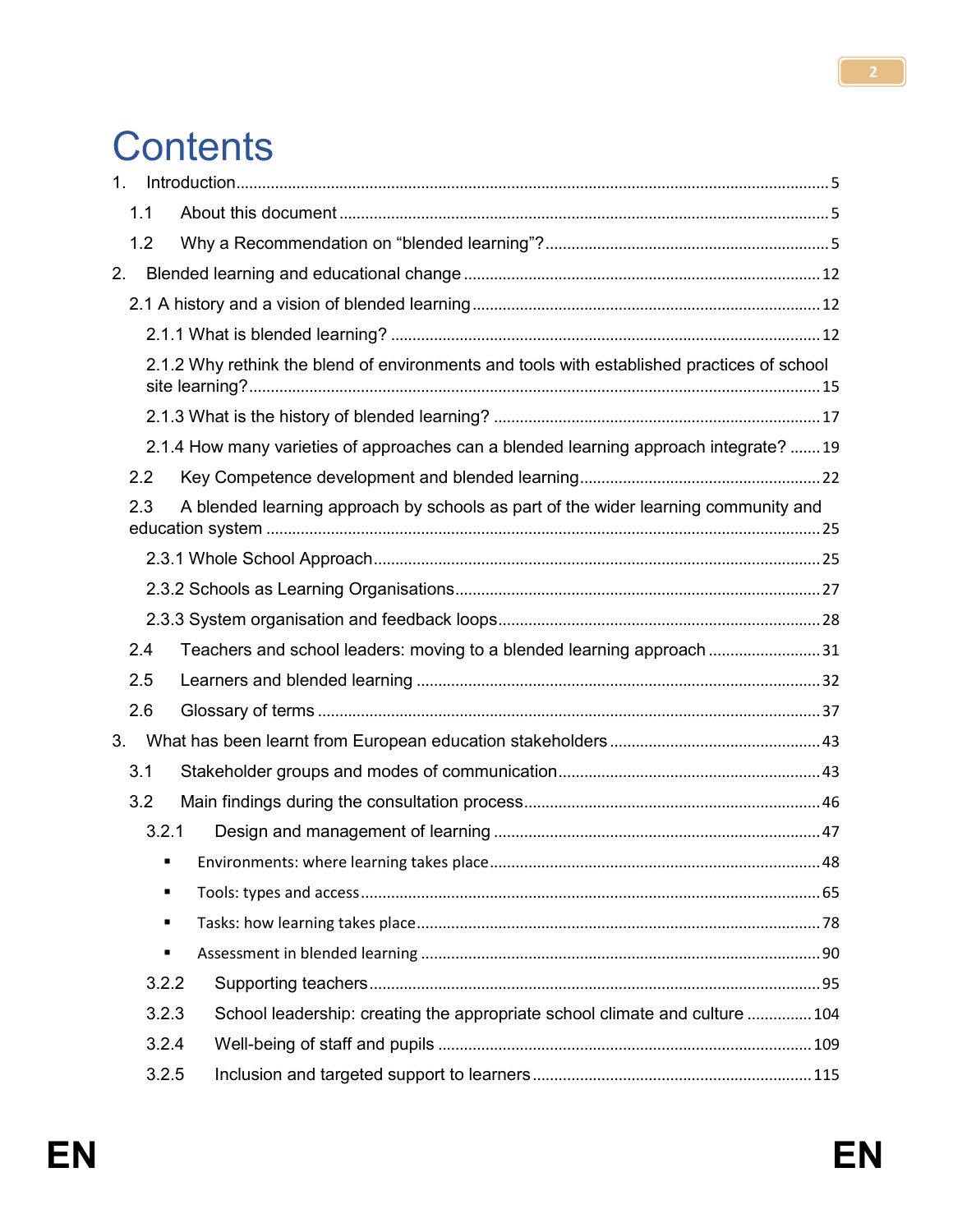|    |     | 3.2.6 |                                                                                       |
|----|-----|-------|---------------------------------------------------------------------------------------|
| 4. |     | 134   | Supporting the development of blended learning within primary and secondary education |
|    | 4.1 |       |                                                                                       |
|    |     |       | 4.1.1 Clear vision and co-ordinated approach by the whole of the system 136           |
|    |     |       | 4.1.2 Developing a legal basis for enabling and supporting blended learning 138       |
|    |     |       |                                                                                       |
|    | 4.2 |       |                                                                                       |
|    | 4.3 |       | European tools that support the broad school education community  145                 |
|    | 4.4 |       |                                                                                       |
|    | 4.5 | 150   | European funding for developing blended learning in primary and secondary education   |
| 5. |     |       |                                                                                       |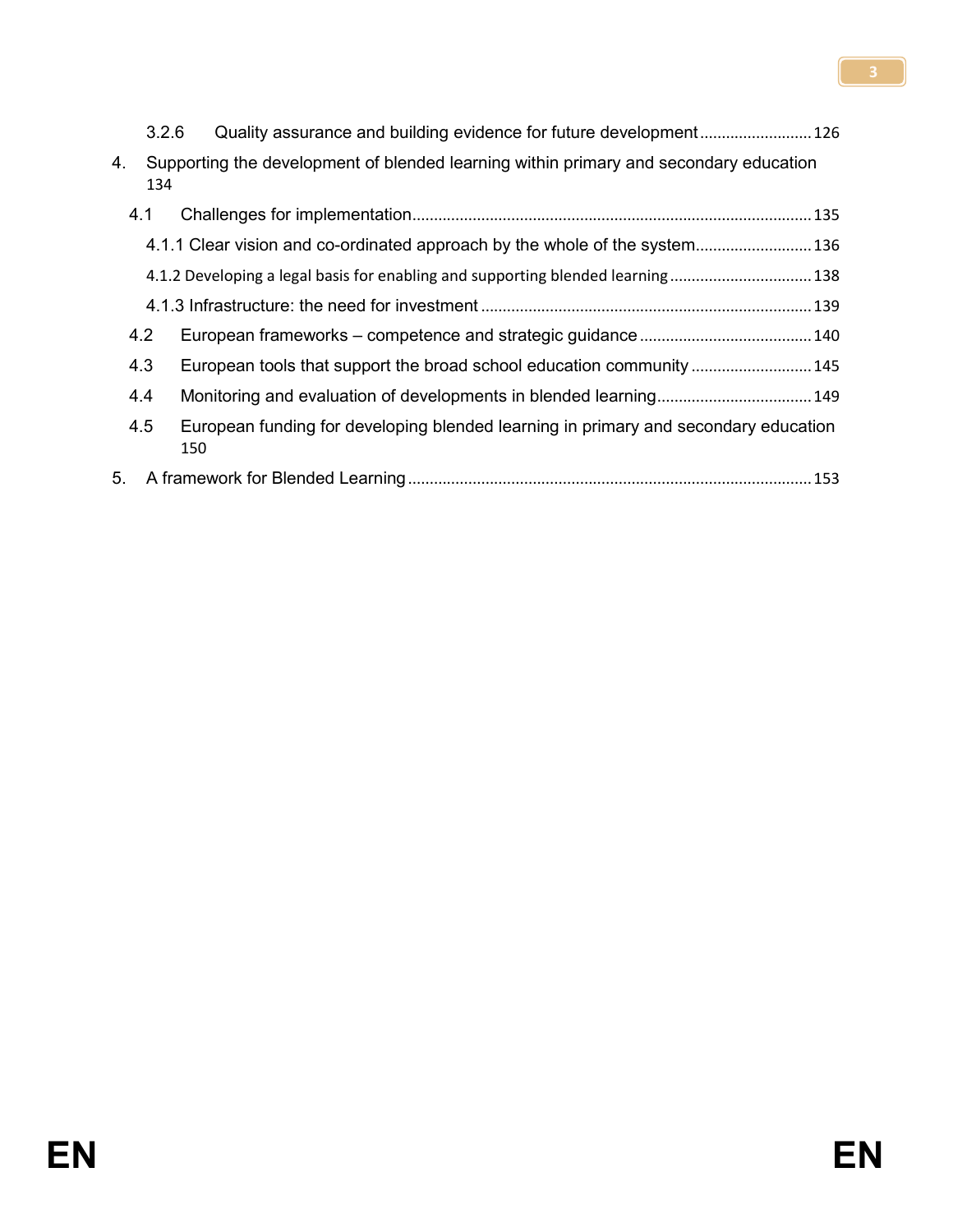# 1. Introduction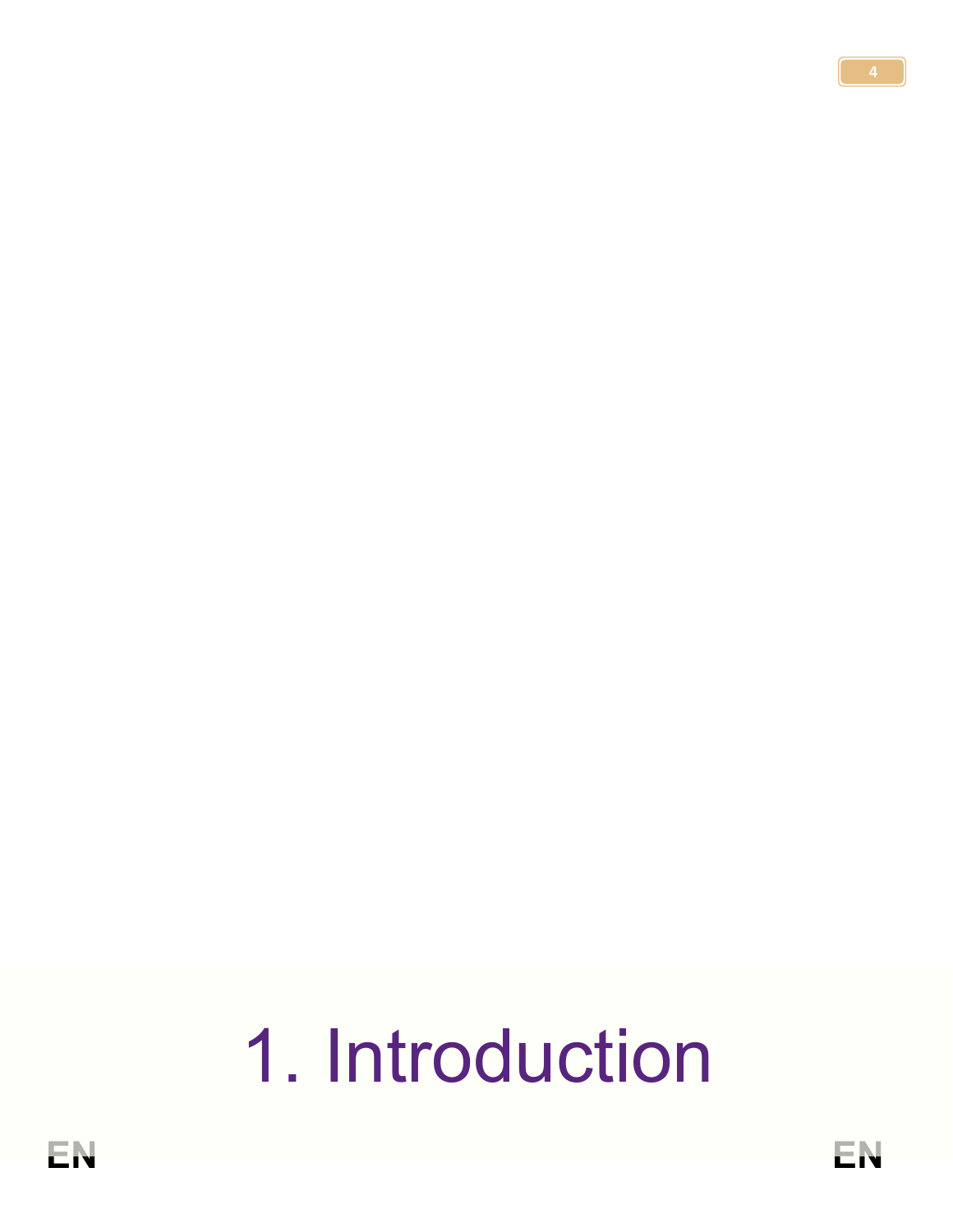## <span id="page-6-0"></span>1.Introduction

## <span id="page-6-1"></span>1.1 About this document

This Staff Working Document is designed to accompany and support the Recommendation on blended learning for high quality and inclusive primary and secondary education.

It provides research evidence and other information as a basis for both the legal text of the Recommendation and its subsequent supportive actions. It is also, as far as possible at the time of writing, a practical guide/handbook to help stakeholders understand the full potential of this topic and to support real and positive change across systems and across Europe.

The document describes a vision for blended learning in school education from the perspective of the Digital Education Action Plan 2021-27 and European Education Area: its key ideas on inclusion and on Key Competence development as part of high quality school education. It describes how these ideas are connected to the concepts of a blended learning and innovation and change in education. It also provides a glossary and further explanation of relevant terms (see Chapter 2).

In order to support the statements of the Recommendation and to support action stemming from its adoption, this document accompanying the proposal for a recommendation discusses recent evidence from research together with European stakeholder opinions and experiences (see Chapter 3). Examples of existing policies and projects supporting blended learning are provided. However, given that this is an evolving field in school education – particularly in the context of school site closures due to the COVID-19 pandemic – it should be acknowledged that new evidence and perspectives are constantly emerging.

The document also outlines considerations for legislation and a number of existing EU frameworks and tools that can inspire and support change at school, regional, national and EU level, together with suggestions for monitoring and evaluating future developments (See Chapter 4).

Finally, based on the evidence and examples provided in the other chapters, the document presents a framework for blended learning outlining a set of challenges and examples of good practice on 10 specific areas (see Chapter 5).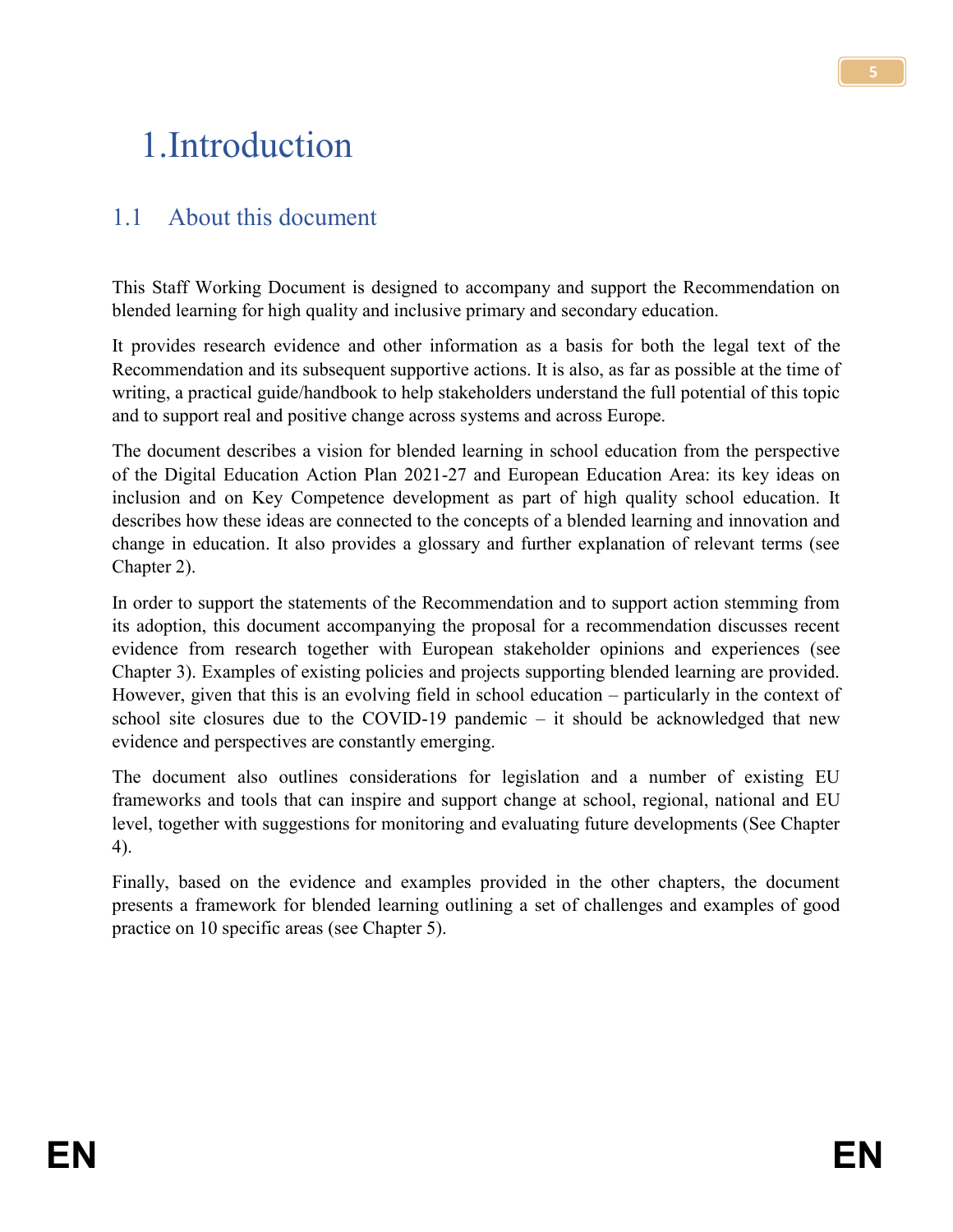## <span id="page-7-0"></span>1.2 Why a Recommendation on "blended learning"?

It is the vision and the commitment of the European Union to improve the quality of school education: its inclusiveness, the capacity of teachers and school leaders, and the governance of school education systems.<sup>1</sup> All learners should have the opportunity, supported by school education, to achieve their full potential and develop a broad range of competences for their current and future life in society.

The COVID-19 pandemic led to widespread school site closure and a necessary embracing of certain forms of distance and online learning, labelled "Emergency Remote Teaching". It demonstrated the capacity of systems to be flexible and inclusive with embedding different learning environments and tools. Stakeholders, who were consulted for the preparation of the Recommendation, pointed to the opportunity to build on these experiences and not lose any positive effect of the current momentum of change. The actions taken by European education systems in 2020-21 demonstrated that rapid adaptation and innovation in education is possible, with the emergency response triggering new legislation for some systems, as well as more autonomy and guidance to authorities and school leaders at the local level. Some schools and systems have also developed new stakeholder partnerships, with parents, local and regional communities, business, NGOs, and cultural organisations.

However, there were shortfalls from a lack of readiness of school education, including Vocational Education and Training, systems and stakeholders to take advantage of different learning environments and tools. These include low levels of digital competence and a lack of sufficient resources (adequate tools, infrastructure, and time) to prepare and offer alternative ways of learning. Science and arts, physical education, and VET were heavily disrupted, given their focus on practical tasks. Existing inequalities in learner opportunities and progression have been exposed further, and new inequalities have appeared.<sup>2</sup> The European Commission is committed to investing in recovery from the pandemic in the knowledge that education systems have a desire and a need to improve their resilience, to cope and adapt with changing circumstances in the future.

There is a need, a desire and an opportunity to build on this knowledge and experiences, draw lessons from the experiences made during the pandemic, and explore the full potential of blending learning environments and tools that, if sustained, can provide young people with an

 $\overline{a}$ <sup>1</sup> [https://ec.europa.eu/education/policies/school/about-school-policy\\_en](https://ec.europa.eu/education/policies/school/about-school-policy_en)

<sup>&</sup>lt;sup>2</sup> Whilst early research, such as by the European Commission's [Joint Research Centre](https://ec.europa.eu/jrc/en/publication/likely-impact-covid-19-education-reflections-based-existing-literature-and-recent-international), considered the "likely" impact of school site closures, emerging evidence is sometimes based on surveys to small samples of teachers asking about "perceived" gaps. Longitudinal data about pupil progression is not yet available for consideration on a European scale. What is consistent across this research is the variation in access to learning tools, contact time between teachers and pupils, and what is perceived to be a supportive home learning environment. It is this variation that is the basis for statements about "inequalities".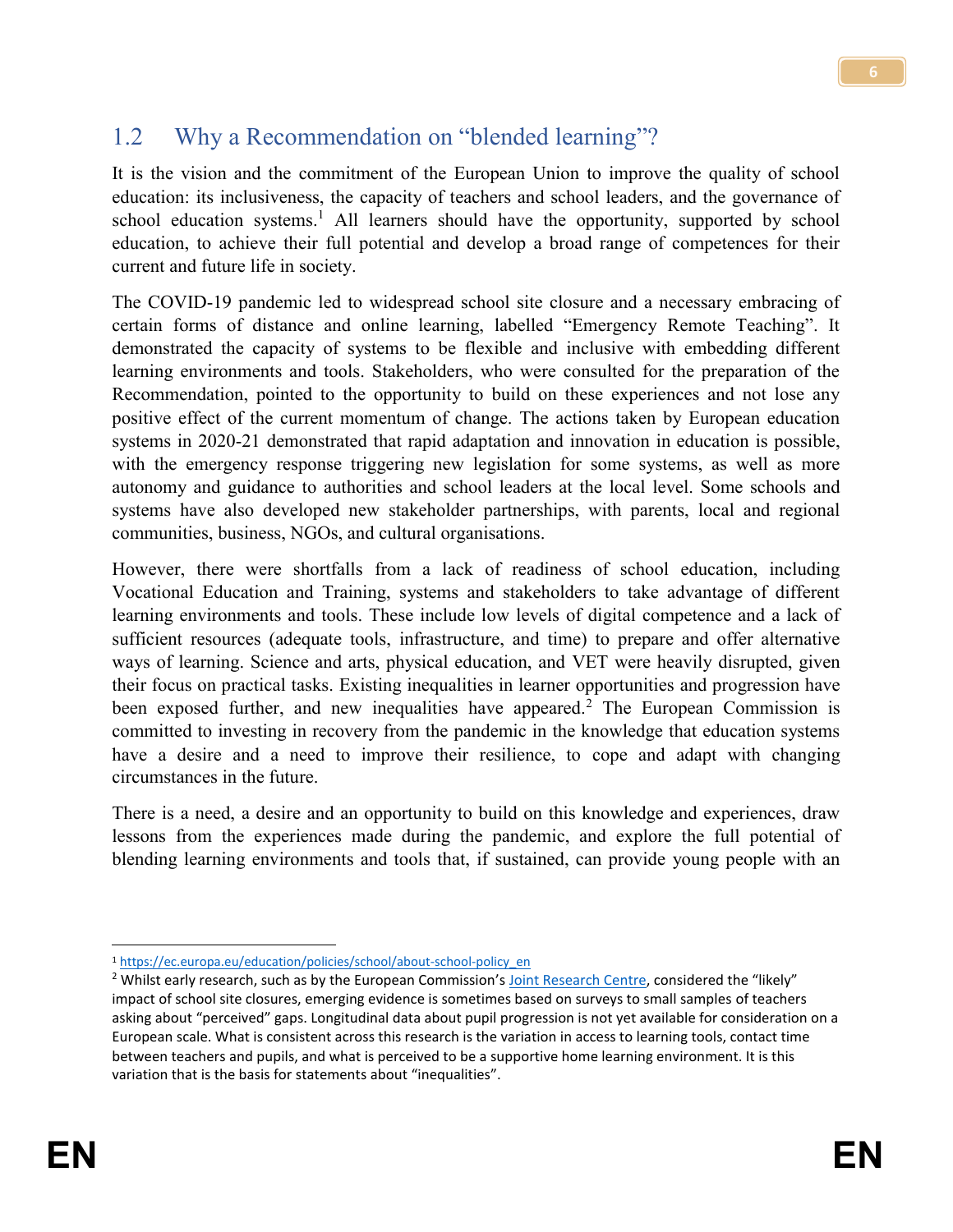education that prepares them for a rapidly-changing and complex world.<sup>3</sup>. The challenges for the design of school education remains the same as before the pandemic: how to build meaningful learning experiences in different environments and for pupils of different ages, abilities and circumstances; how to support broad competence development appropriate to learners' needs for today's and the future global society; how to support well-being; and how to support teachers and schools to be innovative in terms of their own organisational and pedagogical approaches, for the benefit of all learners. In order to meet these challenges and improve capacity, a blended learning approach requires a coherent approach by the school education system as a whole within a culture of continous improvement.

 $\overline{a}$ 

<sup>3</sup> Vegas, E. and Winthrop, R. (2020) Beyond reopening schools: How education can emerge stronger than before COVID-19. Available a[t https://www.brookings.edu/research/beyond-reopening-schools-how-education-can-emerge-stronger-than](https://www.brookings.edu/research/beyond-reopening-schools-how-education-can-emerge-stronger-than-before-covid-19/)[before-covid-19/](https://www.brookings.edu/research/beyond-reopening-schools-how-education-can-emerge-stronger-than-before-covid-19/)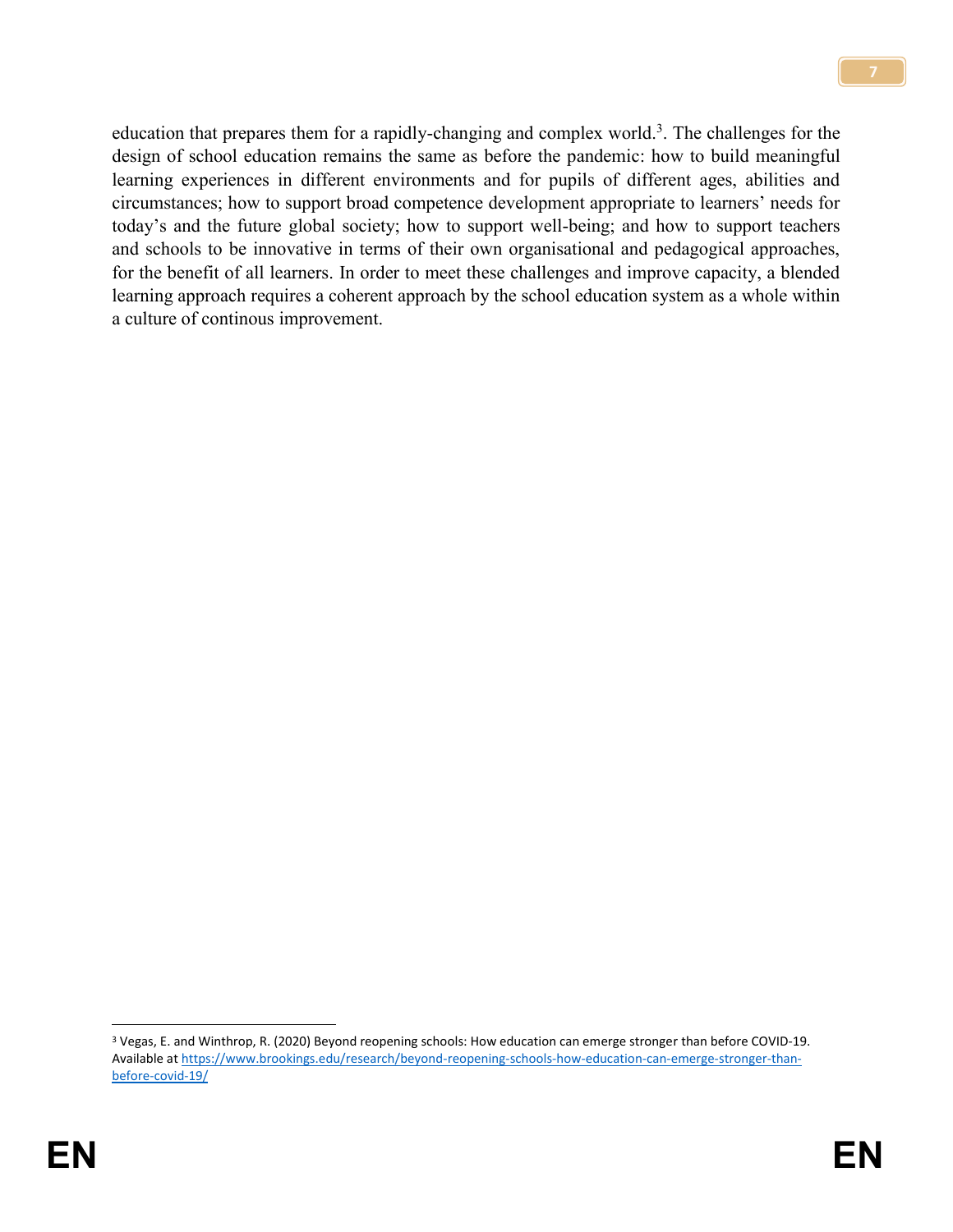#### **List of examples**

EXAMPLE A: Comprehensive School Giovanni XXIII of Acireale, Italy EXAMPLE B: Makerspaces – guidelines for schools and case studies EXAMPLE C: Digital simulation tools that enhance VET learning in a safe environment EXAMPLE D: School for Circus Children, Germany EXAMPLE E: Using online platforms to support communication between learning environments EXAMPLE F: "Scholaris" portal for teachers in Poland EXAMPLE G: Interactive mathematics by implementing blended learning EXAMPLE H: Online learning to support learning in a native language or where there are staff shortages EXAMPLE I: Youthpass for supporting and recognising non-formal learning EXAMPLE J: Assessment of transversal skills: policy experimentation project EXAMPLE K: Supporting school education and cultural partnerships in Norway and Latvia EXAMPLE L: Portugal's website "Support for Schools", created in 2020 EXAMPLE M: Campus schools with a full-time distance learning option EXAMPLE N: Websites for well-being at home – Luxembourg EXAMPLE O: "Bednet" for pupils with a long-term illness and recuperation EXAMPLE P: 'iScoil' for disengaged learners EXAMPLE Q: Home-School Liaison Scheme (HSCL), Ireland

EXAMPLE R: Distance Learning Evaluation Tool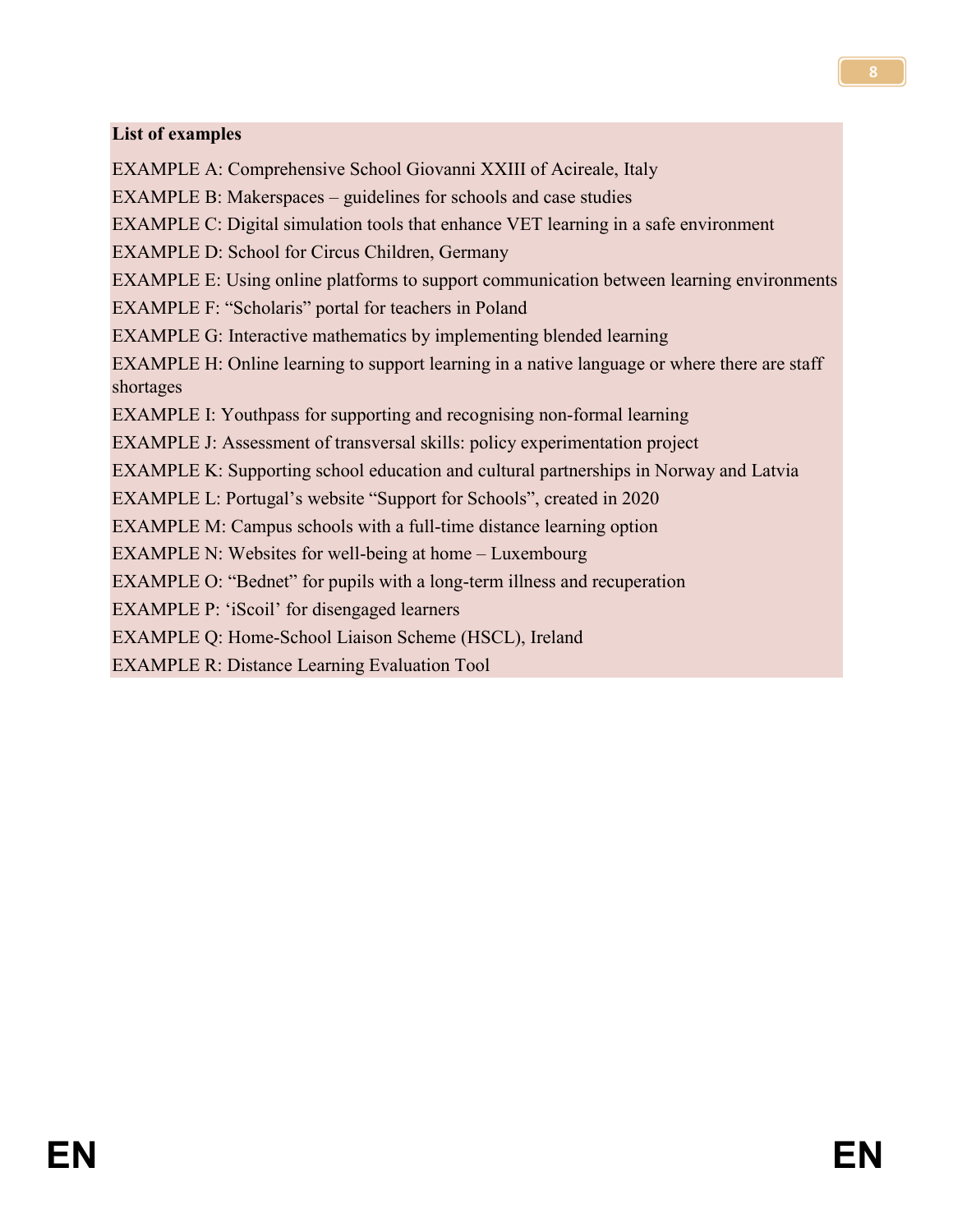### List of figures

| Figure 1: Examples of designing for learning in new ways with environments, tools and tasks     | 16  |
|-------------------------------------------------------------------------------------------------|-----|
| Figure 2: Timeline of distance learning in school education                                     | 18  |
| Figure 3: Elements of a flipped classroom approach                                              | 20  |
| Figure 4: Blended learning as a process including before and after learning events              | 21  |
| Figure 5: Blended learning approach as a spectrum of situations and opportunities               | 22  |
| Figure 6: The eight Key Competences for Lifelong Learning                                       | 23  |
| Figure 7: Eight areas for institutions to consider when developing a blended learning strategy  | 27  |
| Figure 8: The school as a learning organisation, as developed by the ET2020 Working Group       |     |
| Schools                                                                                         | 28  |
| Figure 9: Three levels of design and implementation of a blended learning approach              | 29  |
| Figure 10: Eight steps to successful change                                                     | 30  |
| Figure 11: Learning and cultural identity transcends different environments                     | 36  |
| Figure 12: Student drawings as part of the 2021 consultation survey                             | 51  |
| Figure 13: Overlapping learning communities as a powerful environment for development           | 54  |
| Figure 14: Student drawing of a classroom with comfortable furniture and one device per student |     |
|                                                                                                 | 66  |
| Figure 15: Percentage of households with broadband internet access, 2019                        | 69  |
| Figure 16: Tools used for Emergency Remote Teaching during spring 2020                          | 71  |
| Figure 17: SAMR model defining different levels of integrating educational technology           | 73  |
| Figure 18: Parent's perceptions of children's learning skills during spring 2020                | 75  |
| Figure 19: Percentage of individuals with "basic or above basic" digital skills among young     |     |
| people (16 to 19 years of age), 2019, as compared with the general population                   | 76  |
| Figure 20: Six learning types                                                                   | 79  |
| Figure 21: Blended learning as a process of before, during and after the live/shared learning   |     |
| event                                                                                           | 81  |
| Figure 22: Example of the process of developing a personalised learning plan for a student      | 86  |
| Figure 23: The roles of different stakeholders in managing the learning environments            | 88  |
| Figure 24: Students with a higher sense of school belonging performed better in mathematics and |     |
| science                                                                                         | 100 |
| Figure 25: A perspective on teacher competence in blended learning                              | 103 |
| Figure 26: Student concerns about getting poor grades because of online activities              | 110 |
| Figure 27: Five areas for adapting established quality assurance processes                      | 128 |
| Figure 28: Considerations for a blended learning approach and ongoing school education          |     |
| development                                                                                     | 135 |
| Figure 29: The roles and relationships between education stakeholders                           | 137 |
| Figure 30: Schematic View of European Commission's Digital Competence Framework for             |     |
| Citizens.                                                                                       | 140 |
| Figure 31: Schematic View of European Commission's Digitally Competent Educational              |     |
| Organisations (DigCompOrg) Framework.                                                           | 142 |